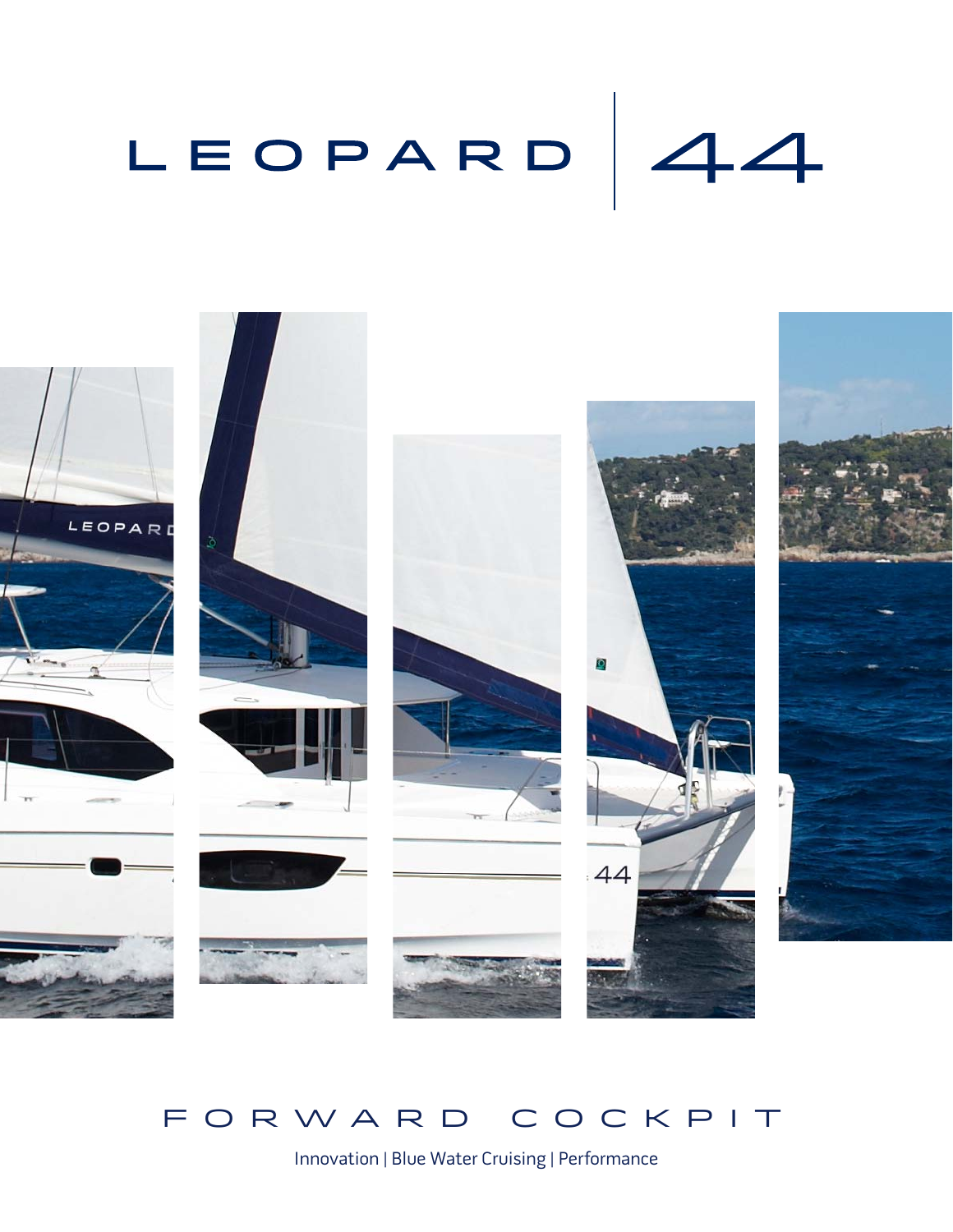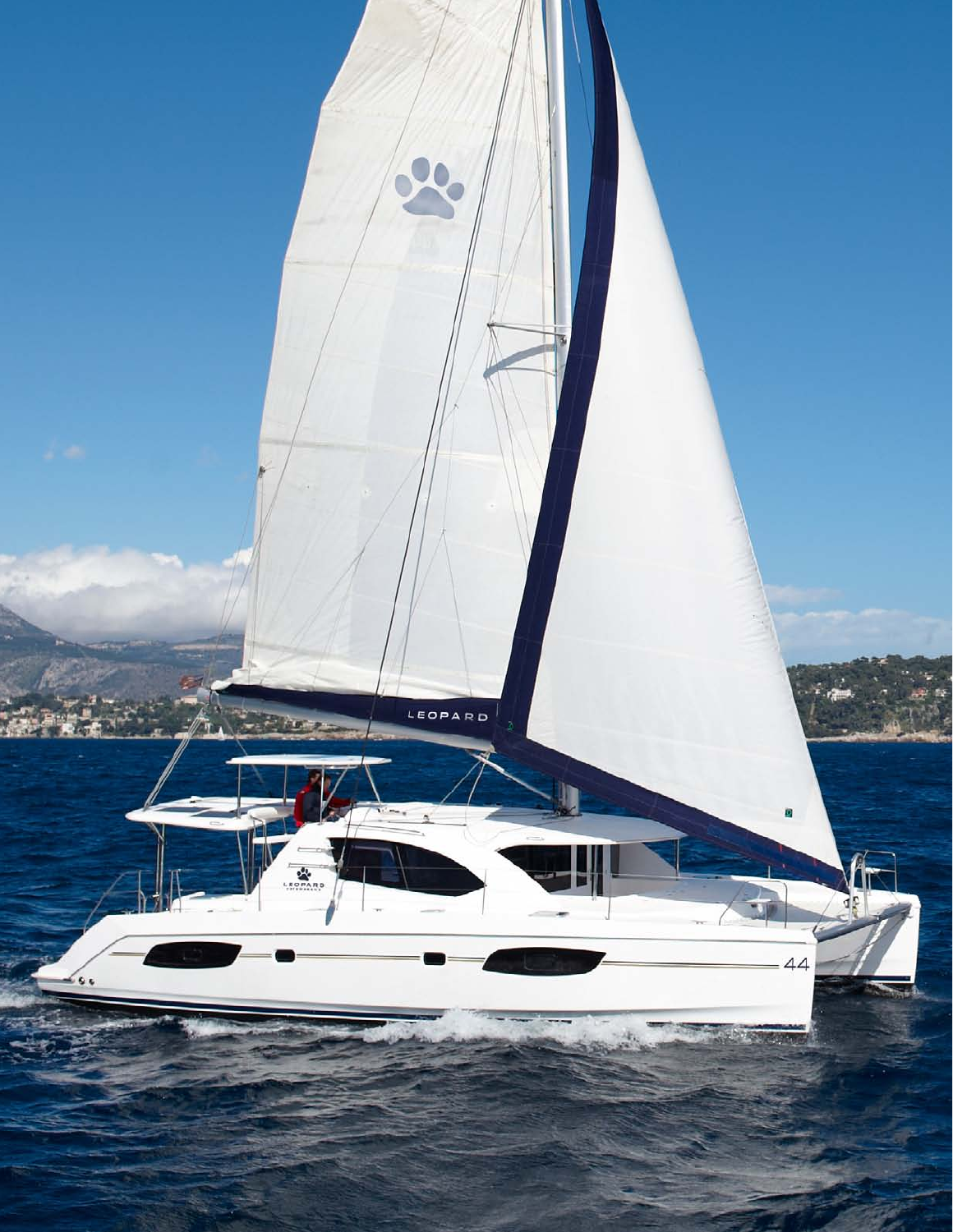# LEOPARD

#### 44 feet of innovation and performance

With Leopard 44s sailing in all corners of the world and tens of thousands of ocean passages, it is clear that this blue water cruising catamaran has lived up to the awards and praise that it has received.

This boat was built for astute sailors with a craving for fun sailing experiences in the most unexpected cruising grounds. Since 2010, over 100 Leopard 44s have been delivered around the world on their own bottoms. Some people might see this new generation catamaran as "unconventional" but the right term to describe this incredible blue water cruiser is "innovative"!

One of the many interesting features this yacht offers is the forward cockpit with direct access from the saloon. This innovation combined with the sailing performance and ease of handling earned the Leopard 44 multiple awards.

All running rigging runs aft, allowing this yacht to be single-handedly sailed from the comfort and safety of the protected helm station with double helm seat and hardtop bimini.

The interior of the Leopard 44 wasn't left out and offers all the comfort and space that you need aboard, high ceilings, L-shaped galley, large cabins, separate showers in en-suite heads, plenty of storage and incredible visibility.

#### Best selling points:

- Best combination of comfort & performance
- Large aft cockpit & forward cockpit
- Hard top on helm station, aft & forward cockpits
- Plenty of outside living space
- Proven ocean cruiser
- Very easy to maintain
- Strong build quality (R&C)
- High-end finish
- Very competitive price
- Worldwide support network

**IMAGES** 

**VIDEO** 

[virtual tour](http://www.yacht360tours.com/leopard44/flashpano.html)

#### **BROCHURE**

WEB PAGE

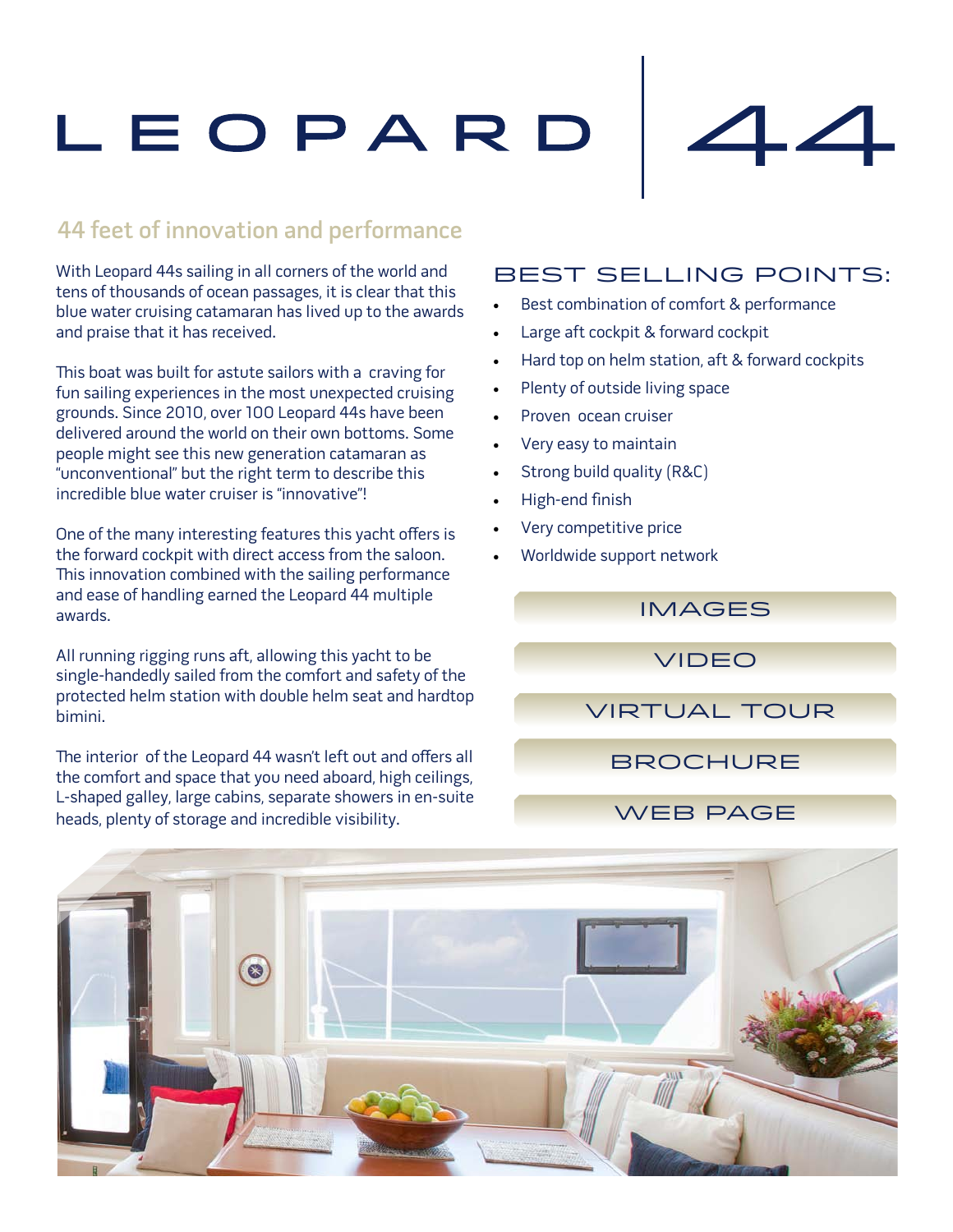## HOW IT all **STARTED**



#### Discover another world at anchor

With any innovation comes an obligation to explain the concept and break down preconceived myths and ideas that have deflected others from taking similar concepts to market.

In the case of the Leopard 44, only part of this is true as the forward cockpit is not a new concept, having previously been used by Gunboat, Chris White and Lagoon.

The easily accessed, and non-cluttered forward cockpit is a unique feature, first seen on a Leopard catamaran, and first seen on a production catamaran in this size range.

While at anchor or in a marina, you benefit from :

- Double the visibility
- Exceptional ventilation and cross breeze
- Sunrises from forward cockpit & sunset your aft cockpit, or vice versa
- Easy access with molded steps and sliding hatch from cockpit to fore deck
- Safe passage from forward to aft cockpit without having to go on side deck
- Increased living accommodation due to modern design features

After 3 years of production, and well over a hundred Leopard 44s sailing the 7 seas, the facts speak for themselves: the Leopard 44 is a sound vessel, with an immensely safe and functional forward cockpit, that has already been duplicated on the larger Leopard models as well.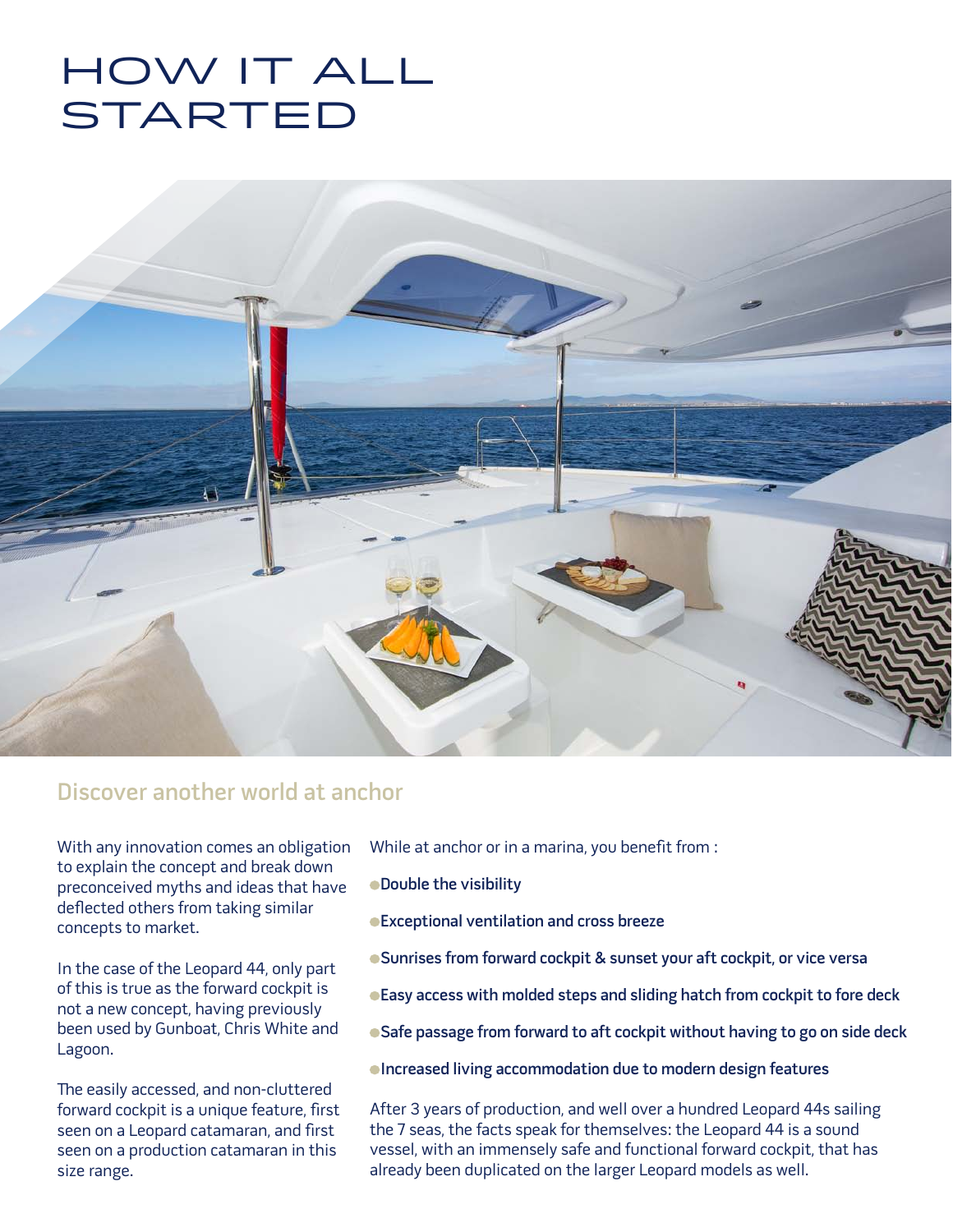### aWARD-wINNING CATAMARAN

#### 2012 awards and more...

From the launch of the Leopard 44, the response from our clients, the press, other designers, and yachting professionals has been consistently positive. This was clearly recognized as the Leopard 44 was awarded Sail Magazine's "Best Boat of the Year" in the multihull category as well as Cruising World's "Import of the Year" and "Multihull of the Year".

These awards were given to the Leopard 44 after a comprehensive inspection and test sails of the yacht, performed by a panel of judges that consisted of some of the industry's most respected experts.

With these honors now associated with the Leopard 44, it was clear that the forward cockpit, while innovative and challenging to the concepts of modern production catamarans, was a design advancement now embraced by North America's most prestigious sailing publications.

From the earliest stages of the Leopard 44's design process it was intended to be used for long distance cruising. Astute sailors were always aware of the potential of this forward cockpit. The backing of sailing experts provided further affirmation that this new concept was here to stay.

Still, if any questions remained about this design feature and its application offshore, they would be quelled by the certification process.



The quality of the build surpassed every cat that we inspected this year.

Ed Sherman, Cruising World Magazine

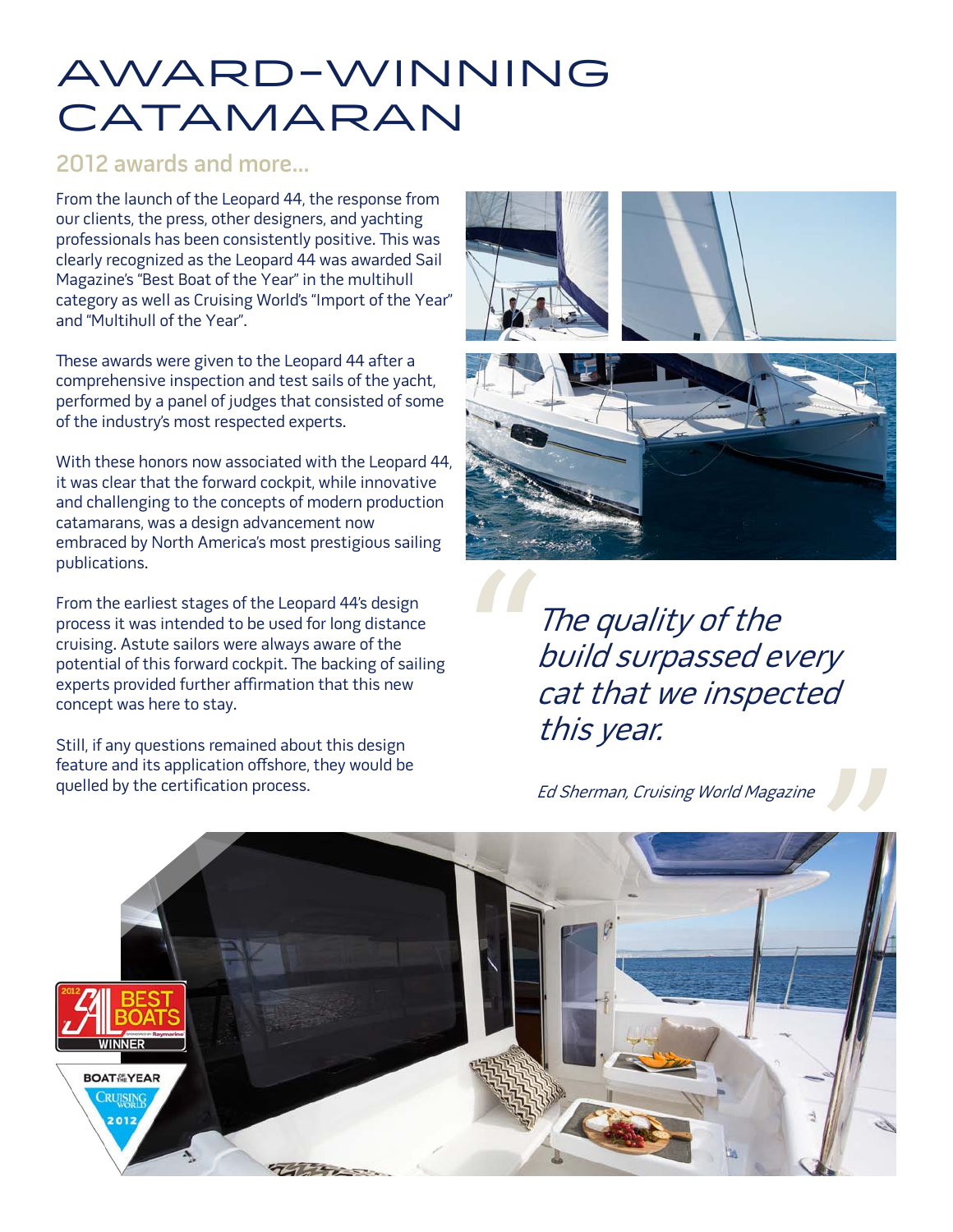## **CERTIFICATION** & Specifications

#### Rated and certified for offshore sailing

The first opportunity Leopard had to gain official support for this new design feature was when manufacturer Robertson & Caine applied for certification of the Leopard 44 by the North American and European agencies.

Upon detailed inspection of the design, and the build practices employed in producing the Leopard 44, both the International Marine Certification Institute (IMCI) and the National Marine Manufacturers Association confirmed she was built to the high standards set forth by International Standards Organization (ISO) and the American Boat and Yacht Council (ABYC).

Understanding that the yachts were now rated and certified for offshore passage making, it was time to bring this new catamaran with the forward cockpit to our customers.

#### INTERNATIONAL MARINE CERTIFICATION INSTITUTE inci Begins / Fox +32 2 741 5810 / Fax +22 21 EC-TYPE EXAMINATION CERTIFICATE We hereby certify that the product below manufactured by Robertson & Caine (Pty) Ltd 1830 Beach Road  $\overline{D}$  $JCA$ LEOPARD 44 2,98<br>7,28<br>1,34 of the Re J Craft Directive 94/25/EC as led by 2003/44/EC E ME

#### Leopard 44 Forward Cockpit Drainage Rate vs Requirements

| Organization                                                                           | <b>Required Drainage Rate</b>            |  |
|----------------------------------------------------------------------------------------|------------------------------------------|--|
| International Organization for Standardization 90% of volume in a maximum of 5 minutes |                                          |  |
| American Boat & Yacht Council                                                          | 75% of volume in a maximum of 90 seconds |  |

#### **Leopard 44 forward cockpit drains 100% in 45 seconds**



#### Leopard 44 standard specifications

| Length overall | 42 ft 7 in      | 12.98 m           |
|----------------|-----------------|-------------------|
| Hull length    | 41 ft 8 in      | 12.70 m           |
| <b>Beam</b>    | 23 ft 9 in      | 7.25 <sub>m</sub> |
| <b>Draft</b>   | 4 ft 2 in       | 1.27 <sub>m</sub> |
| Displacement   | 27,880 lbs      | 12,615 kg         |
| Fuel capacity  | 185 US gal      | 700L              |
| Water capacity | 206 US gal      | 780L              |
| <b>Engines</b> | 2 x Diesel 29hp |                   |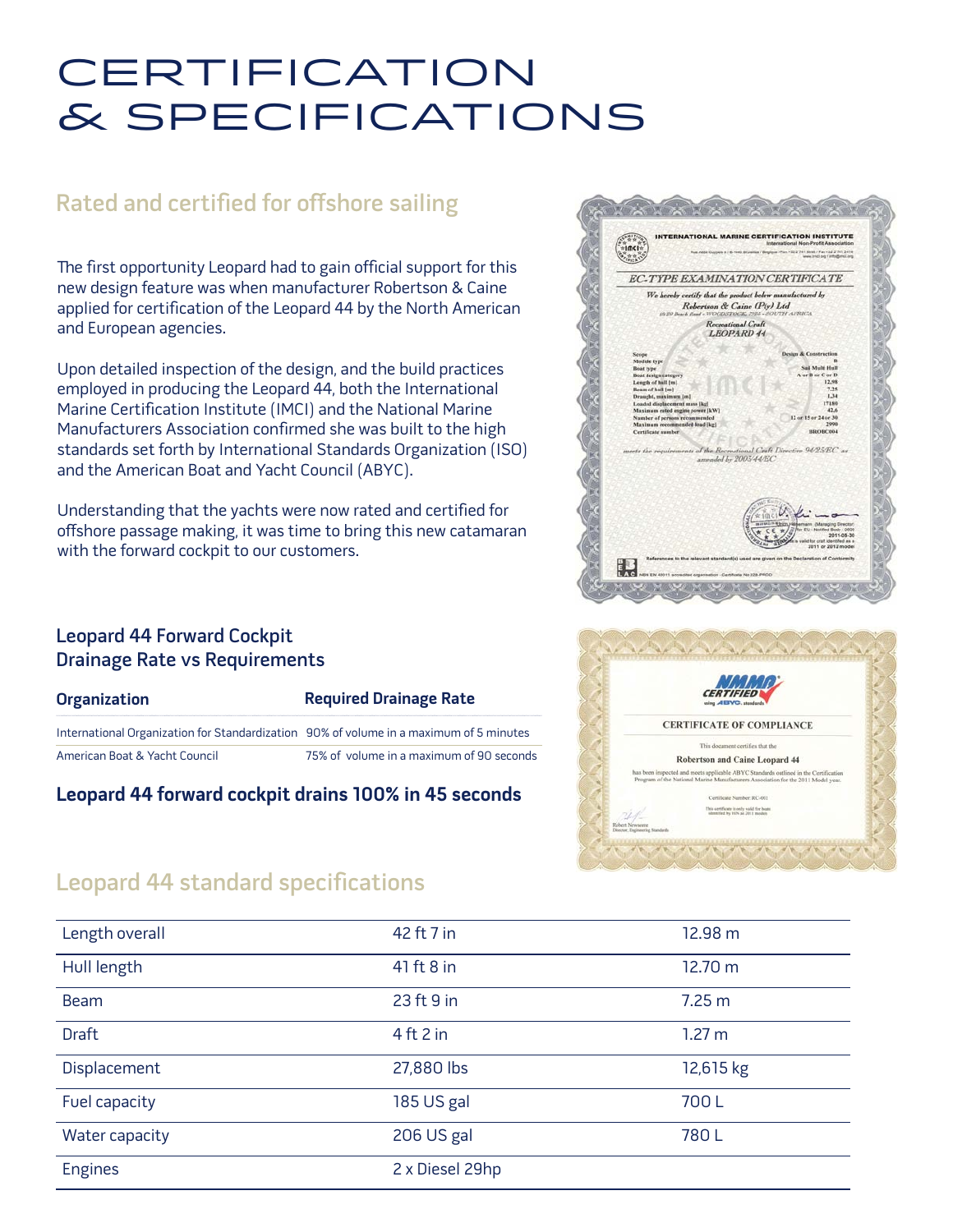## **SAFETY**

#### Quick draining cockpit

A great deal of detail and attention has been employed by the designers that may not be clear upon first viewing.

The Leopard 44 is not only an exhilarating yacht to sail, but more importantly, it is safe:

- The wedge shaped forward edge of the wing bridge sheds blue water onto the weather decks
- The raised deck around the forward cockpit keeps the forward cockpit as dry as possible
- The two oversized drainage holes in the bottom of the forward cockpit can drain the full cockpit in less than 45 seconds

To add further offshore protective gear, the design team developed a conical cover that can be deployed over this entire area that further reduces any blue water that might find its way into the forward cockpit while offshore (option never ordered so far).



#### Forward cockpit cover (optional)



## Quick Draining Cockpit:<br>Design Category: A Boat Data:<br>Length of Hull (Lh) = 13m<br>Breeboard Amidships (Fm) = 1.6m<br>Freeboard Amidships (Fm) = 1.6m<br>Cockpit Volume (Vc) = 2.78m/3<br>Actual Drain Area for one of two drains (D) = 0.013m/2<br>Equivalent Diameter for each drain ( **Calculated Data:** Cackpit Volume Coefficient (kc) = 0.2 (From Section 3.28)<br>Cackpit Volume Coefficient (kc) = 0.2 (From Section 3.28)<br>but limited to 5 minutes (from table 3)<br>Calculated time to drain cockpit (t) = 0.73 minutes (using Equatio

Other Requirements:<br>Cockpit bottom height above WL (Hb) = 0.64m<br>Minimum height allowable (Hbmin) = 0.15m (from Table 2)

#### Actual sill height (hs) = 0.4m<br>Minimum sill height (hsmin) = 0.2m fFrom Table 5)



2x Drainholes on Bridgedeck.<br>Area of each hole = 0.013m^2

,<br>Cockpit Volume<br>(Vc) = 2.78m^3